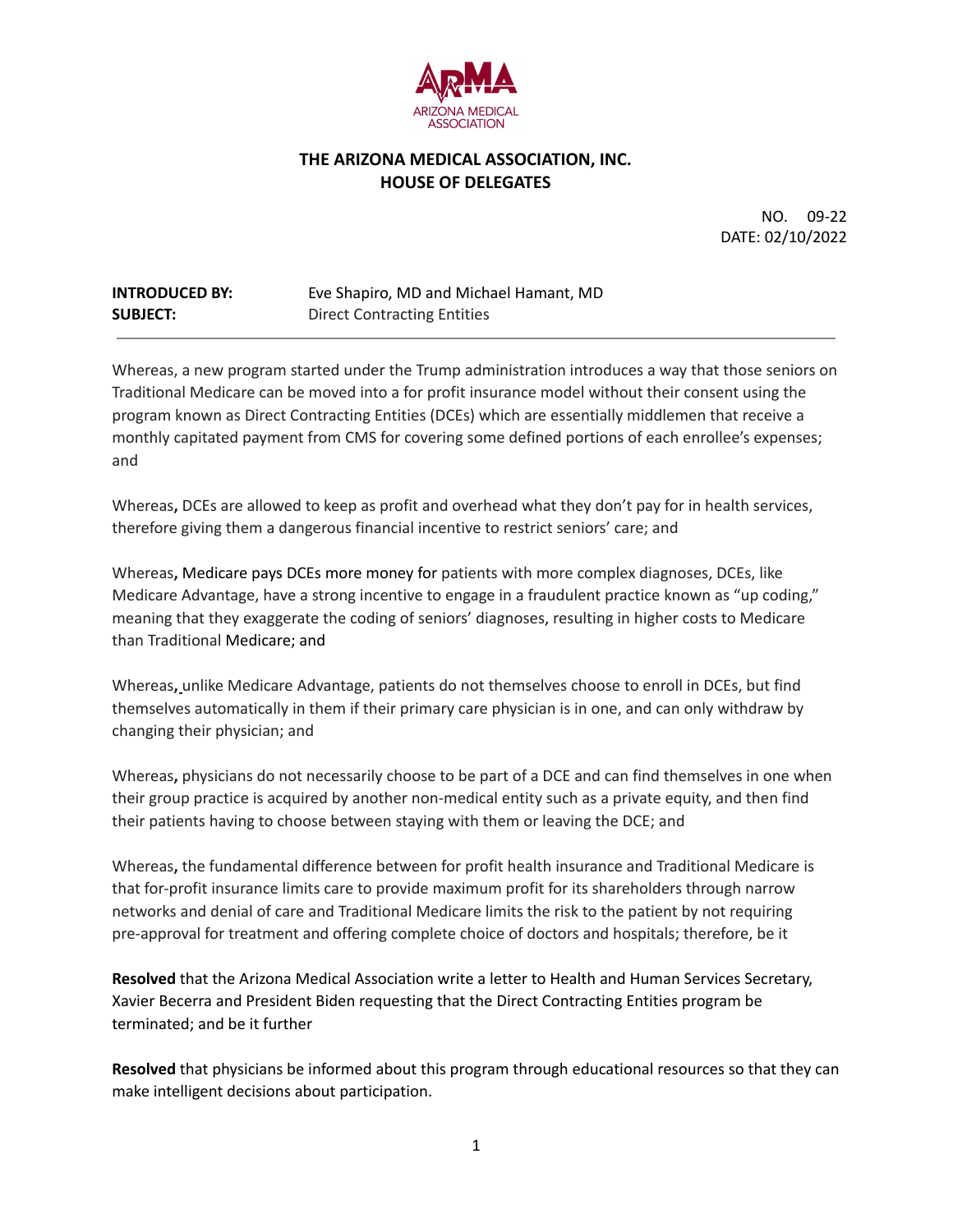

## **THE ARIZONA MEDICAL ASSOCIATION, INC. HOUSE OF DELEGATES**

NO. 09-22 DATE: 02/10/2022

Budget Impact: None

Reference:

1) The biggest threat to [Medicare](https://thehill.com/blogs/congress-blog/healthcare/585103-the-biggest-threat-to-medicare-youve-never-even-heard-of?eType=EmailBlastContent&eId=a488fd3e-dc01-4cd2-a3cf-2758b5d6f051) you've never heard of - by Rep. Pramila Jayapal and Dr. Susan Rogers